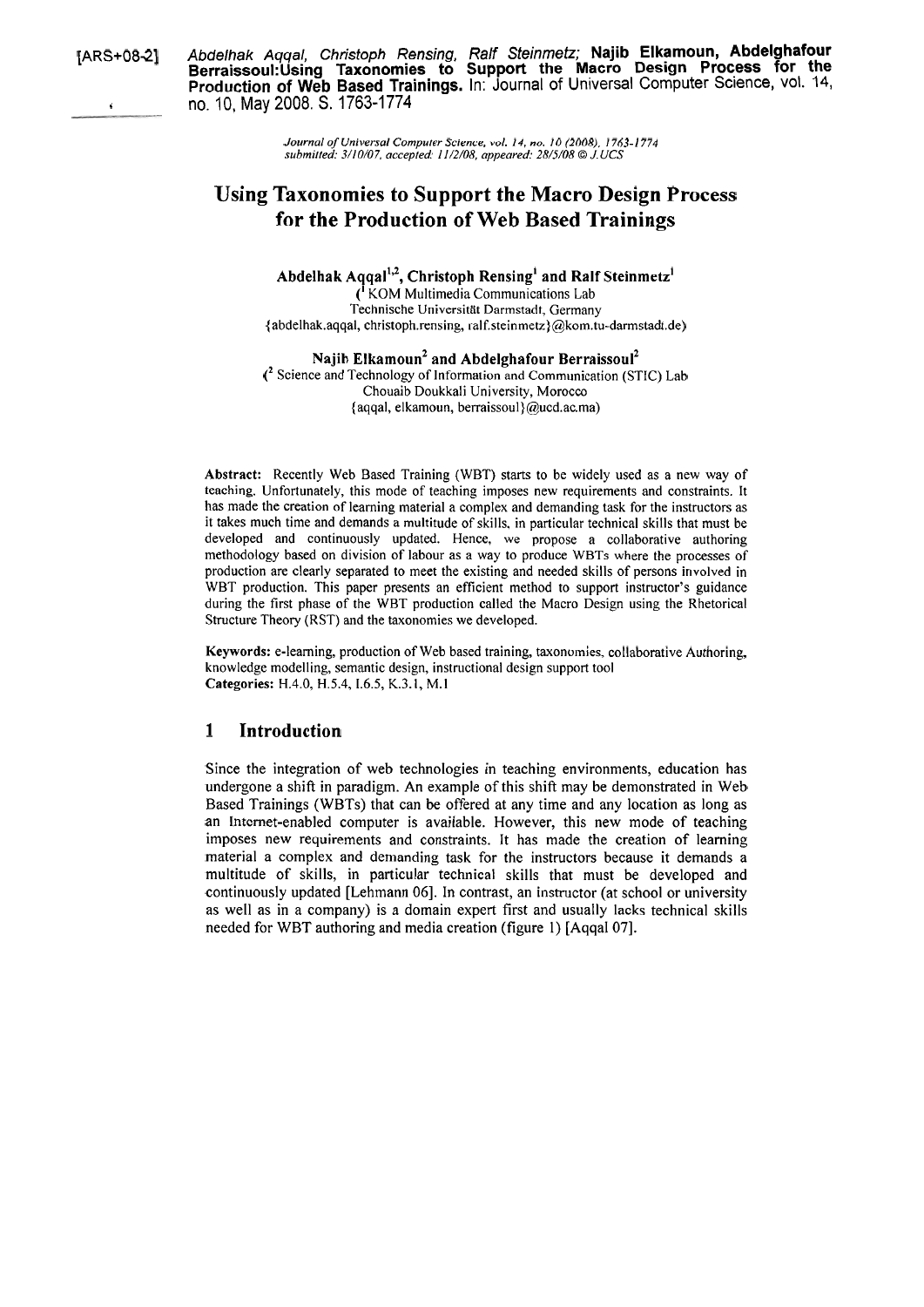1764 *A99al A., Rensing C., Steinmetz R., Elkamoun N., Berraissoul A.: Using Taxonomies* ...



**Figure 1: Skills needed in WBT production** 

Consequently, the reasonable way to deal with this complexity is the adaptation of the production approach to the instructor's skills. Otherwise, teaching aspects risk to be completely neglected as long as the development of required technical skills remains a priority for the instructors. Hence, one of the important requirements of an adequate approach to produce WBTs is that the technical efforts spent by the instructors in authoring and media creation should be reduced to a minimum so that instructors can refocus on didactic and instructional aspects rather than technology [Helic 02]. With this idea in mind, we have proposed a collaborative authoring methodology based on a division of labour as a way to produce WBT where processes of the production are clearly separated to meet the existing and needed skills of the persons involved in WBT production. Figure 2 shows the process-map of our authoring platform.



*Figure 2: The proposed approach for fhe overall confenf production*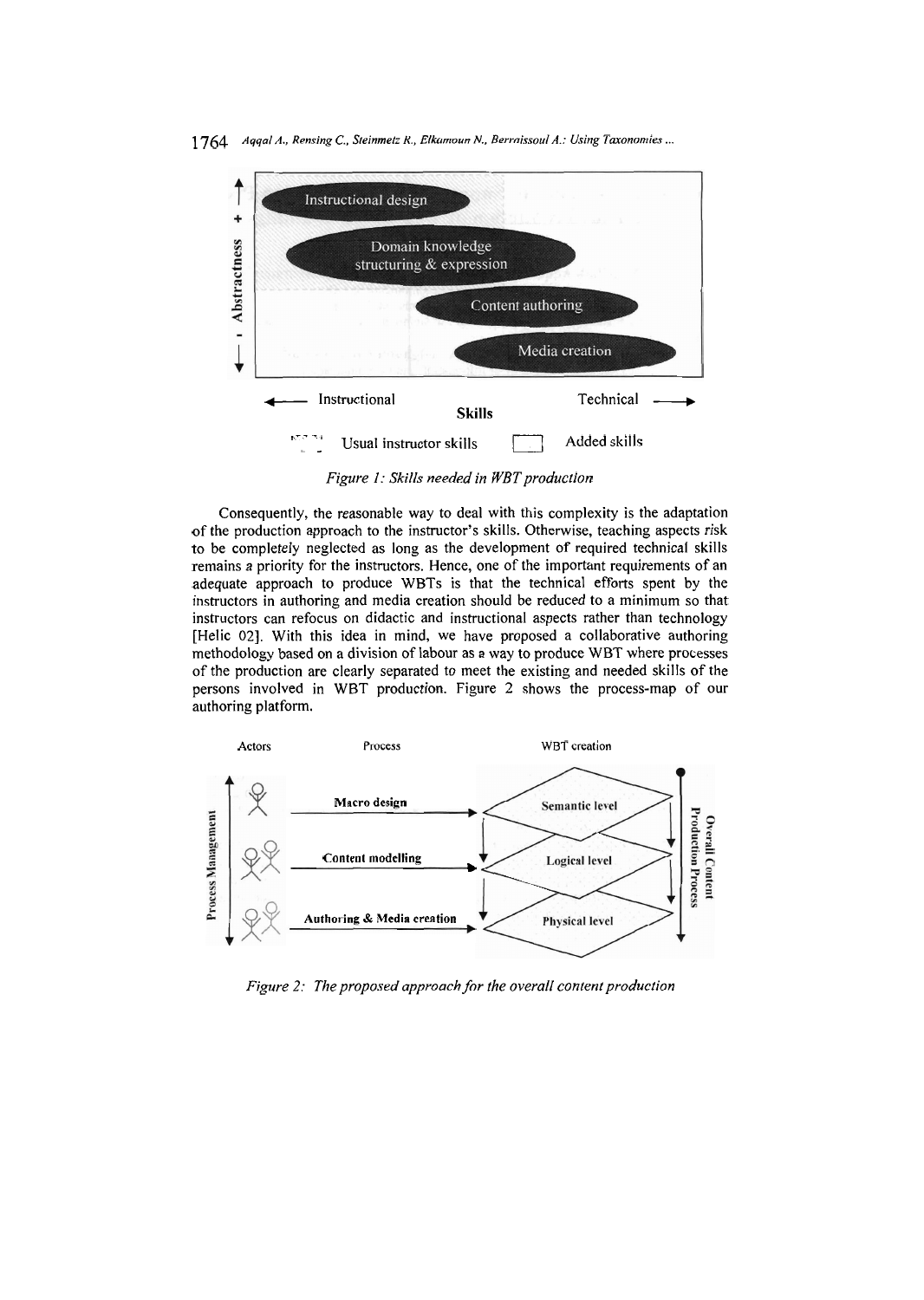We propose that WBT conception and production should be done in three different levels of abstraction: the semantic, logical and physical levels handled respectively by three processes: the so called "Macro Design", the content modelling and the content authoring & media creation. In addition we define vertical to these processes a production management process in order to harmonize the collaboration between actors during the whole collaborative production.

In this way of abstraction, the instructor can focus on Macro Design where he uses his didactic skills and can record his ideas about the WBT in an abstract model on a semantic level. Such abstract model is necessary to build a content model and to author a WBT matching instructor's intentions.

The so called "Macro Design" will be explained in the next section in detail. We explore why taxonomies are necessary to support the creation of an abstract representation of WBTs. Section **3** describes the application of the Rhetorical Structure Theory (RST) as a mechanism to enhance the expressiveness of WBT design and to assist instructors when designing WBTs. We shortly introduce our developed taxonomies that enrich and extend the RST to meet our requirements. An example is given to illustrate our approach. The fourth section surveys related work and discusses the shortcomings regarding our requirements. Finally, we present some conclusions and remarks for further work in this area.

## **2 The Macro Design as a support of WBT modelling in collaborative framework**

#### **2.1** The **need of the Macro Design for WBTs production in a collaborative framework**

In contrast to existing ways of WBT production, we postulate a phase in an addition to content modelling, authoring and media creation which is often neglected or not fully taken into account, namely the "the design thinking". This phase covers instructor's ideas about what kind of WBT to produce, about a motive and reasons for a specific target group and about a list of themes that need to be taught. The instructor defines implicitly cognitive boundaries of main concepts of his WBT and semantic relations among these concepts according to both knowledge and learner domains.

The design thinking is done in the mind of the instructor only. He could explain his ideas by speech or by writing it down. Tool support starts in the content modelling phase nowadays. Most times WBT modelling is done using the table of content paradigm. Such a table of content records the main concepts which are used in content authoring only. The relationships between the main concepts as well as the instructional impact can not be expressed in such a simplified model. Being always only "in the instructor mind", most of the design thinking and parts of the modelling implicit data evaporates as soon as another person is consigned with the authoring and if the WBT is produced.

We introduce the "Macro Design" as an explicit modelling phase corresponding to the design thinking in order to record what instructors have in mind and to forward instructors ideas to all others involved in the WBT production from the instructional level to the technical level [Aqqal 071.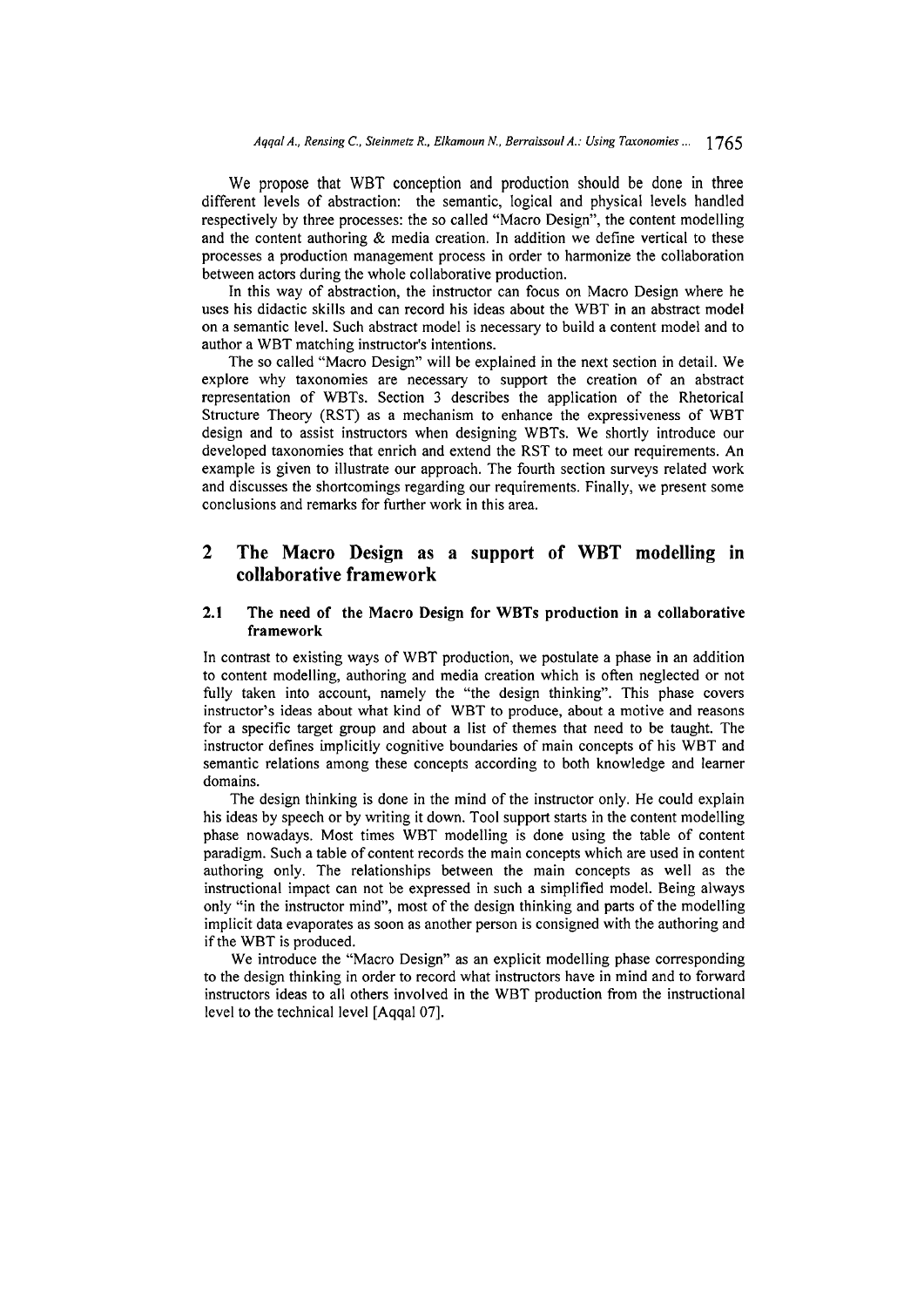### 1766 *Aqqal A., Rensing C., Steinmetz R., Elkamoun N., Berraissoul A.: Using Taxonomies ...*

The Macro Design must absorb the instructor intentions. It could be, for example, to justify why to choose a certain WBT form for a defined group of learners. The Macro Design must go beyond a simple structural design of WBTs where a sequence of e-learning material in form of a path through the WBT is specified. The capturing of such intentions aims to describe WBT production as a usage experience easily learnable by other production partners. This will definitely enhance their awareness and comprehension of the production context. To Store the instructor intentions as metadata will increase consequently the chance to re-use parts of a produced WBT.

Simply stated this Macro Design could be summarized into answering explicitly the following questions:<br>1. Why to produce

- **1.** Why to produce a WBT and for which audience?
- 2. What to produce (in term of knowledge)?
- **3.** In which form to produce this WBT and why in this form?

In this paper we are principally concerned with the third question. At this point our goal is to develop a mechanism that supports an instructor to transform his intentions resulting from his design thinking into an explicit how-to-produce specification given via small editing steps. We aim to guide the production via a comprehensive description of the WBT in terms of instructional information, capturing of content intra-relations and didactic intentions.

### **2.2 Existing support of CBT and WBT production by tools**

Over the past sixteen years many approaches (in academia and industry) were purposed to support the WBT production by tools [Pernin 061. However, few suppose that the WBT production is done in a collaborative way supporting different roles and skills. Hence, using existing tools for a collaborative way of working will be quite fuzzy. In particular, these tools fail usually to support a Macro Design as stated in the previous section.

For instance, web page editors (e.g. Macromedia Dreamweaver, FrontPage and Netscape Composer) and text editors (e.g. Microsofi Word, PowerPoint and Open Office) support the authoring phase only. Contrary course composers (e.g. WebCT, Topclass or Blackboard) and some educational modelling languages (e.g. TeachML, LMML) support rather the content modelling phase [Lehmann 06]. WBT composers (e.g. Authorware, Toolbook, Mediator and Easy Prof) are professional WBT authoring tools and support both content modelling and authoring. Some academic approaches like GenDoc [Bachimont 041, ResourceCenter [Hoermann OS], WBT-Master [Helic 02] and SCENARI [Bachimont 04] could be listed in the same category too. But generally, not all aspects of Macro Design are considered in these approaches.

Therefore, the survey of existing WBT production tools leads us to conclude the absence of Macro Design support as it was introduced. In the next section we will specify the main requirements that the proposed approach should fulfil and introduce the need of taxonomies to support the Macro Design.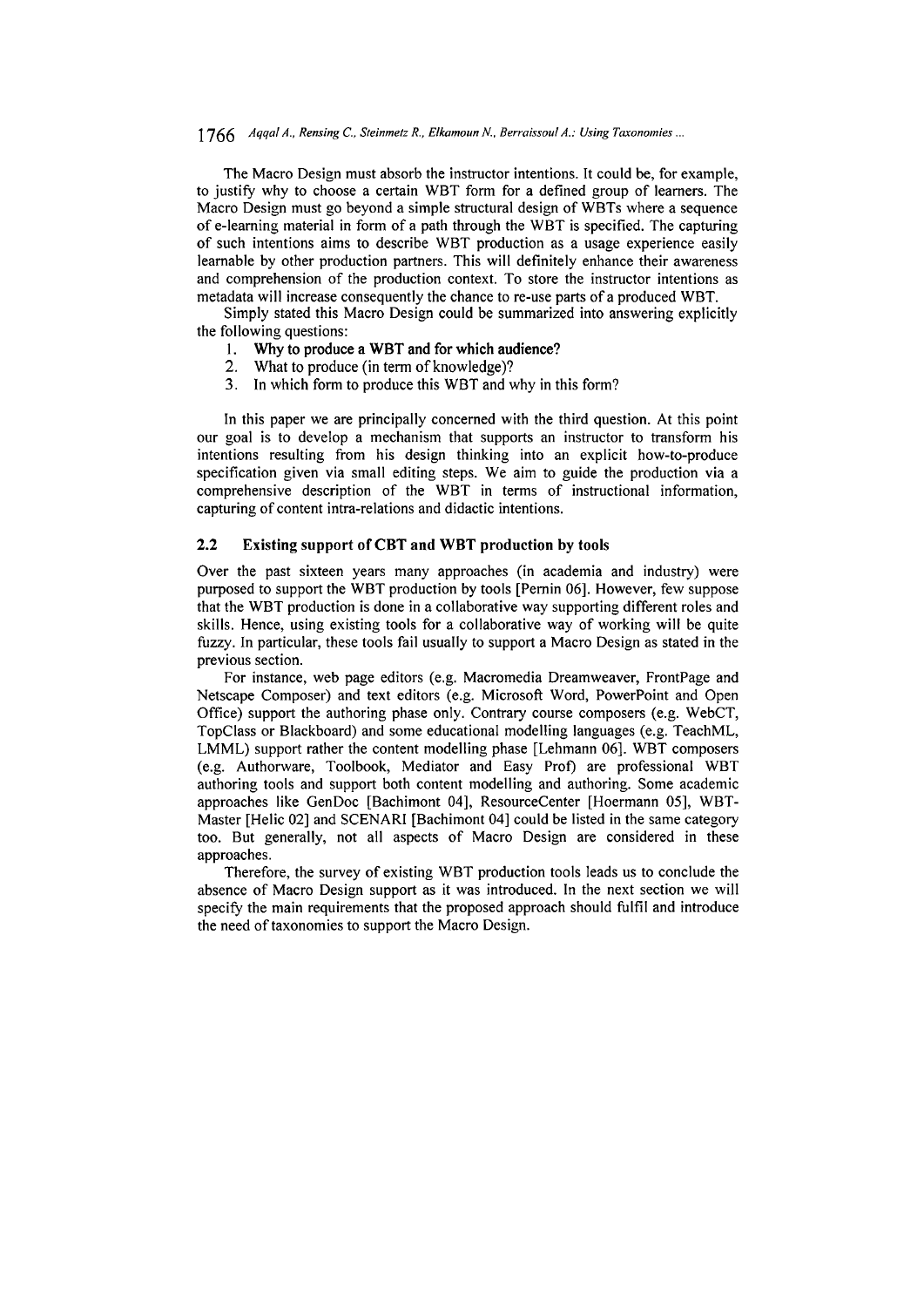#### **2.3 The requirements and the need of taxonomies for the Macro Design**

Our goal is to build a tool supporting Macro Design without overhead for the instructor. To realize this, *Macro Design* has to meet some requirements; most importantly it has to be simple and intuitive. The tool should not impose a certain pedagogical model for the instructor to avoid any semantic mismatch conflict between instructor intentions and the model mapping his intentions. Secondly, guidelines are needed to determine how the instructor should express his intentions, how to supervise and progress the whole production process. This can be done via step-bystep guidance. Therefore a semantic taxonomy is required as vocabulary for the representation of the WBT including "design thinking" data. Thus the instructor will be supported in instructional design and the structuring and expression of his domain knowledge away from more technical content authoring and media creation (figure **3).** 



Figure 3: Using the Macro Design to support the WBT production

Semantic taxonomies in general are declarative classifications of different semantic elements in terms of a uniform vocabulary. We distinguish in our area of application at least two kinds of taxonomies: (1) taxonomy used for the representation of the WBT into aggregation of semantic parts called semantic units and (2) taxonomy of semantic relations among these elements and the way they are connected in the WBT to reflect the instructor's intentions and the knowledge mapping as well.

To suit our scenario of use developed taxonomies have to support an instantiation by queries and should establish the correspondence between instantiated elements and the instructor's intentions. It should also reinforce a separation between the different production levels so that each level will be mastered before progressing to the next. Using taxonomies in this way for the WBT production provides many advantages over traditional authoring methodologies. Notably an increased separation of design and authoring levels as well as an abstraction mechanism to support a step-by-step production via suggested proposals given to the instructor instead of free-to-write forms. Thus the production is easy, fast, and deterministic. The next section introduces our developed taxonomies and their usage.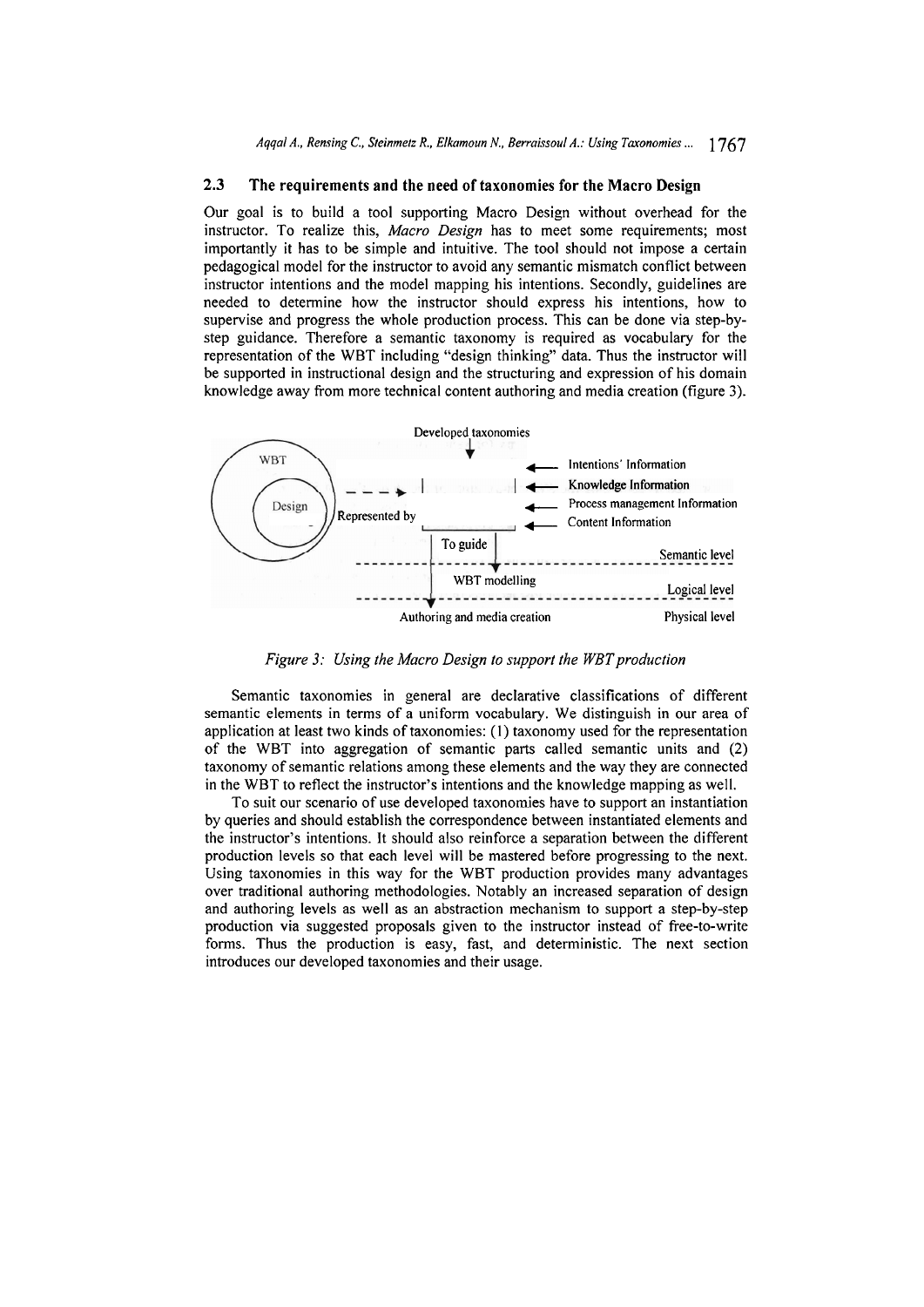**1768** *Aqqal A., Rensing C., Steinmeiz R., Elkamoun N., Berraissoul A.: Using Taxonomies* ...

## **3 Towards an adaptation of Rhetorical Structure Theory (RST)**

### **3.1** Introduction

The goal of each training apart from skill training is to transfer knowledge from a given domain to the learner. Formally it can be expressed as follows: Web Based Trainings transfer knowledge from the WBT knowledge domain (the WBT domain) to the learner knowledge domain (the learner domain). Both WBT domain and learner domain are collections of concepts, where a concept is an independent unit of knowledge. The learner domain is supposed to be a subset of the WBT domain before starting the training and should be equivalent to the WBT domain at the end. For example, "how to insert an image into a Web page" could be a concept in WBT domain called "HTML introduction". In *Macro Design* both WBT domain and learner domain have to be described by the instructor.

#### **3.2** Development of a taxonomy for semantic units

To get a WBT model representing the ideas of an instructor, the instructor has to be supported to determine the elementary units of the WBT first. Additionally, a general way describing semantic interrelationships among these units should be provided. Many related authoring approaches proposed hypotheses about what constitutes an elementary WBT unit. These hypotheses are based either on logical criteria (e.g. paragraph, section) or physical criteria (e.g. size, layout, image or page) [Aqqal07].

For our scenario of use we developed an initial taxonomy where we distinguish 8 types of WBT units and their instances to fit the *Macro Design* adequately (table *1).* 

| <b>Semantic Unit</b>     | <b>Semantic Rule</b>                               | <b>Examples of instances</b>                          |
|--------------------------|----------------------------------------------------|-------------------------------------------------------|
| Principal unit           | Concept presentation                               | Definition (concept, theory, etc.)                    |
| Alternative unit         | Concept restatement /<br>unit's reformulation      | Summary, abstract, preview                            |
| <b>Illustration</b> unit | Concept illustration                               | Simulation, elaboration, example                      |
| Activity unit            | An activity description                            | According to the learning design                      |
| Assessment unit          | Measure and evaluation<br>of grasped knowledge     | Test, exam, quiz, evaluation                          |
| Reference unit           | To refer or designate a<br>used concept or unit    | Metadata, glossary, references,<br>bibliography       |
| Supplement unit          | Supplement,<br>information about a<br>concept/unit | FAQ, help, read more, index                           |
| Connection unit          | Join units to bridge<br>semantic transitions       | Background, planning,<br>motivation, table of content |

*Table I: The developed taxonomy of the semantic units in the WBT*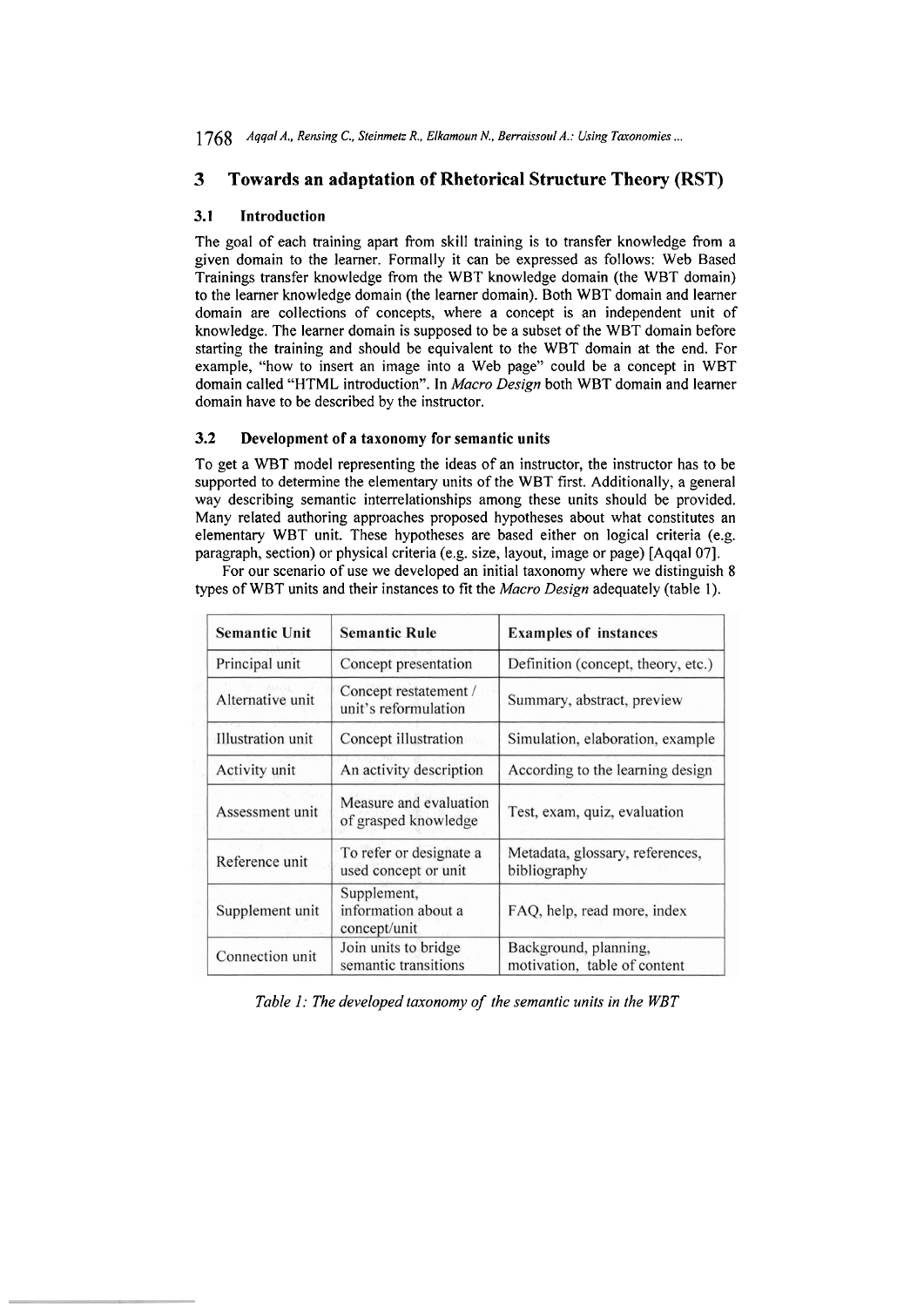Our segmentation of WBT documents is rather grounded on semantic basis, where fragmentation and modularization of WBT units is determined by the existence of a certain meaning or didactic function in each unit. This unit called a "semantic unit", should be stand alone and didactically well-recognized. For instance, an illustration composed of an image and its description in paragraph format will not be considered as two units but only as one. This way of modelling fulfils our requirements. It leads to a separation between the different production's levels. If so the instructor has the ability to abstractly define desired content in form of a set of semantic units.

This taxonomy categorizes, in a matrix, semantic units and their instances needed for WBT production. It also assures a minimal associative linking between a given semantic unit and its "typical" logical formatting since those semantic units are composed of logical units and seem to respect certain aggregation likelihood.

So far, our intent was to generate a plausible taxonomy of a WBT's units to allow the *Macro Design.* To preserve our prior concepts a mechanism has to be found that could be a suitable fiamework for a design of a navigational model between semantic units and their mapping to the WBT domain. By this the intention why the WBT was produced in a certain form can be described.

#### **3.3** Using RST to support the Macro Design

We have adopted the Rhetorical Structure Theory (RST) as an additional mechanism to support the *Macro Design.* The RST is used, in our context, as a navigational model to contextualize and fieeze the instructor's intentions beyond a simple hierarchical structuring of sections. RST [Mann **871** is a framework for analyzing discourse structure and speech statements by positing hierarchical relations between spans of text (figure 4 (a)). These relations are defined functionally in terms of what their intended effect on the reader is.

RST has been chosen because it has many features meeting our requirements. First, RST is a natural and neutral mechanism for semantic modelling that specifies a rigorous set of annotation guidelines without imposing any prior model for the conception. Secondly, RST respects perfectly our developed semantic taxonomy and its requirements. It assumes that a text is divided semantically into autonomous units according to the speaker's intentions. These units are related by named rhetorical relations and structured into two kinds (a nucleus and a satellite) that reflect their importance according to the speaker's intention. We also suppose that WBT segmenting (implicit or explicit) and relations between segmented elements reflect instructor intentions (figure 4 (b)).

Finally, since the discourse generation and WBT production are two analogue processes, the taxonomy of semantic relations developed already by the RST community [RST **071** is seen to be relevant for our scenario of use. This taxonomy of relations should be extended beyond the application area it was originally designed for. The extended taxonomy should be significant enough in converting the WBT structuring into a way to explore the instructor's intentions.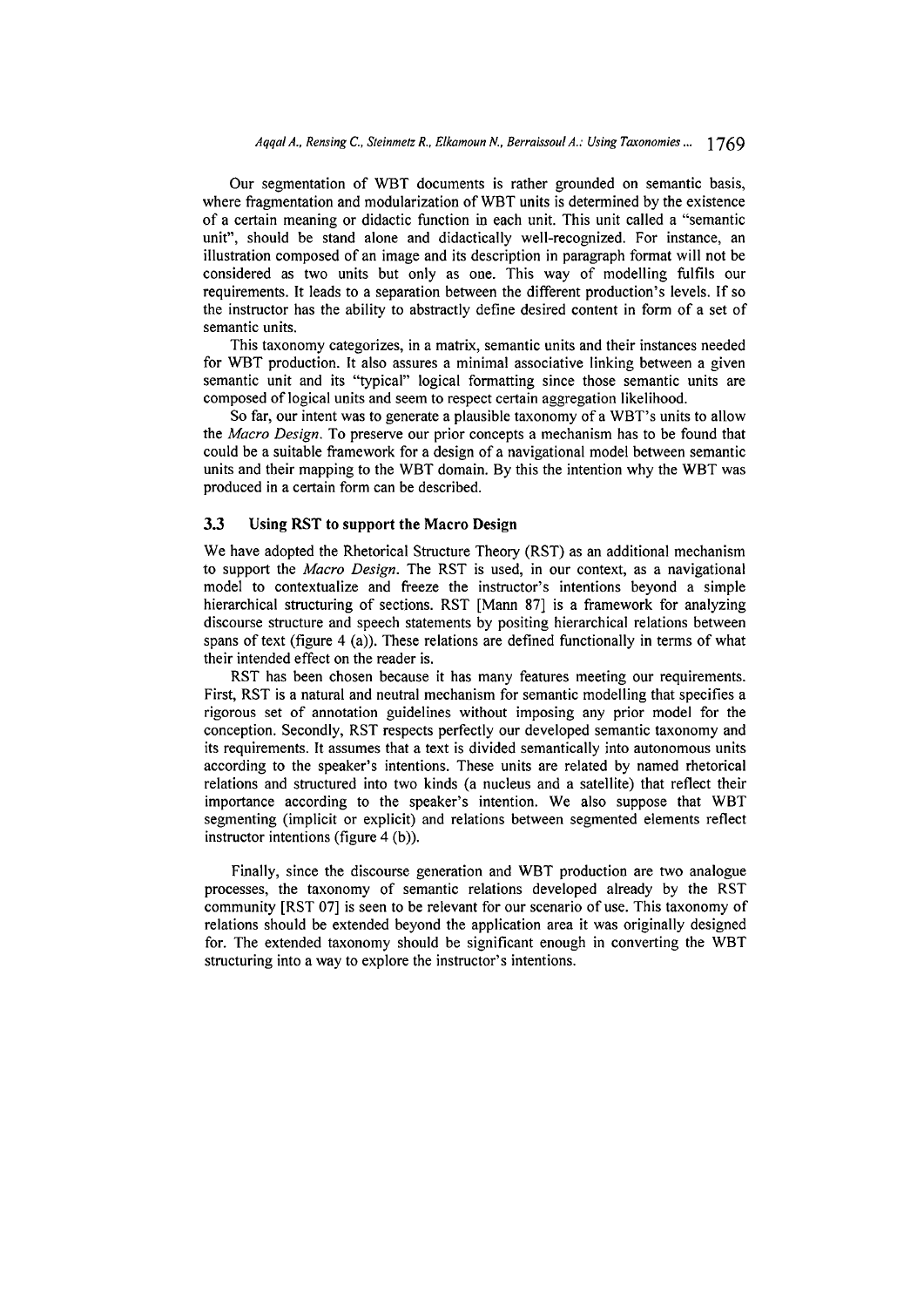

*Figure 4: Examples of RST application on small text sentence (a) and WBT (b)* 

### **3.4 An RST based Macro Design Component as part of a WBTs' production tool**

To implement a RST based tool to support the *Macro Design* we had to adapt RST formalism to our scenario of use. This RST based modelling will be implemented in a tool and allow the instructor to express his Macro Design (didactic modelling, domain knowledge modelling and WBT segmenting) for the ongoing production process. To understand this figure 5 depicts an example of design via RST from a given leamer and WBT domains to an abstract representation of the WBT.



*Figure 5: Using RST und taxonomies to support the Macro Design* 

In this example, the WBT semantic modelling shows only WBT segmenting into didactic elements and rhetorical relations among them to express some of the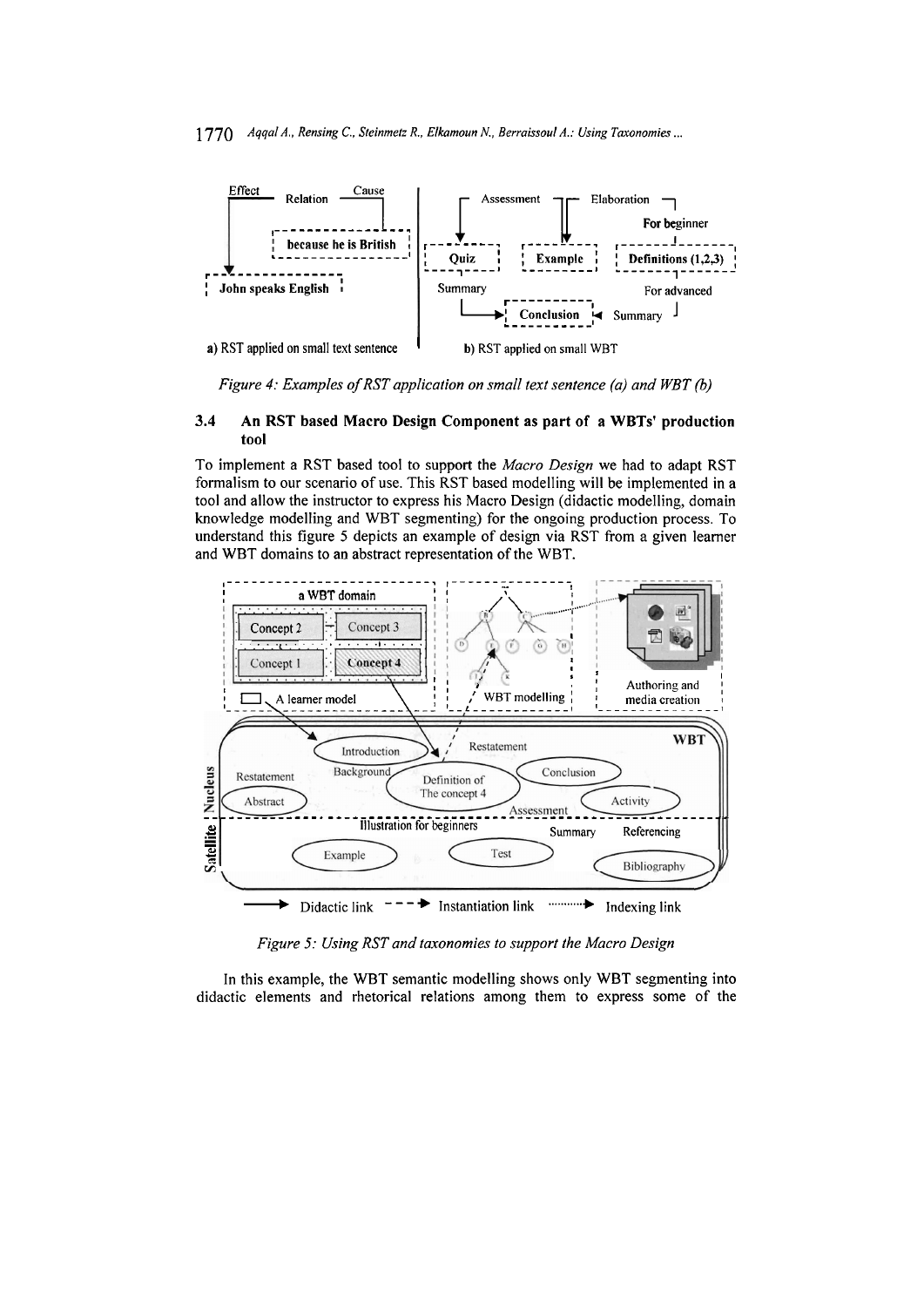instructor's intentions. Here, the first thing which has to be considered is what are the concepts that our WBT domain should include, and what are the concepts known by the learner (i.e. leamer domain). This specification will be quite easy since we have adopted a neutral and simple way of knowledge modelling. The second step is to map those concepts to certain semantic units which serve as abstract containers of knowledge. All information which is needed about each semantic unit has to be defined explicitly such as its mapping to given concepts, its semantic features or rules (e.g. nucleus/satellite), its intentional relations with other units and authoring properties if required. This specification is based on the RST framework and on our developed taxonomies. Later on the resulting representation of the WBT when it is completed should be instantiated into a specific WBT model so that the last step to do is to enable this model by authoring and creating needed media. The modelling and authoring of WBTs must fulfil the representation and requirements given by the instructor and should be done via iterations by the process management [Aqqal 07].

### **4 Related Work**

Unlike our requirements the traditional way of WBT design focuses on a flat structuring of WBT toward developing a modular view to fulfil existing technical standards requirements [Duval 03] [Verbert 06]. Indeed, these standards (e.g. LOM, SCORM Content Aggregation Model [SCORM 041) have been generally limited to the modelling of object-oriented schemas because they have put significant effort into developing mechanisms to manage the reuse of materials located in a repository in form of learning objects not necessarily semantically annotated. The attributes of semantic modelling are generic and not directly considered, making it more difficult to view and access the WBT model at different levels of abstraction.

In addition, and away from the conceptualization of a scientific knowledge domain itself, there are a number of taxonomies and ontology based models that conceptualize learning resources and their mapping to the knowledge domain in a more or less precise way. For example, Verbert and Duval [Verbert 061 [Zouaq 061 studied six content models and showed that they could be mapped on their abstract model called ALOCoM [ALOCoM 051. ALOCoM is an ontology-based content model to facilitate the process of learning content authoring. It tries to extract and to transform content produced via authoring tools (e.g. MS PowerPoint, 0penOffice.org etc.) into ontology-aware content compliant to the ALOCoM output format. So far, ALOCOM refers only to slide presentations as materials to be authored [Bergsträßer 061. Similarly, the Leaming Resource Content Representation (LRCR) [Bergsträßer 06] was developed as part of a Re-Purposing framework. A conceptualization of Learning Resources based on the (LRCR) ontology is used to support users through different kinds of context-based adaptations. Unfortunately, both approaches are grounded on repurposing of existing resources and do not go beyond the traditional way of WBT authoring.

The Knowledge Puzzle Content Model [Zouaq 06] is an ontology-based content model too. It uses a set of taxonomies to decompose a document from a structural and an instructional point of view to create Learning Knowledge Objects (LKOs) from annotated content. However, this model targets mainly retrieving assets and aggregating LKO stored **as** knowledge base for an intelligent tutoring System.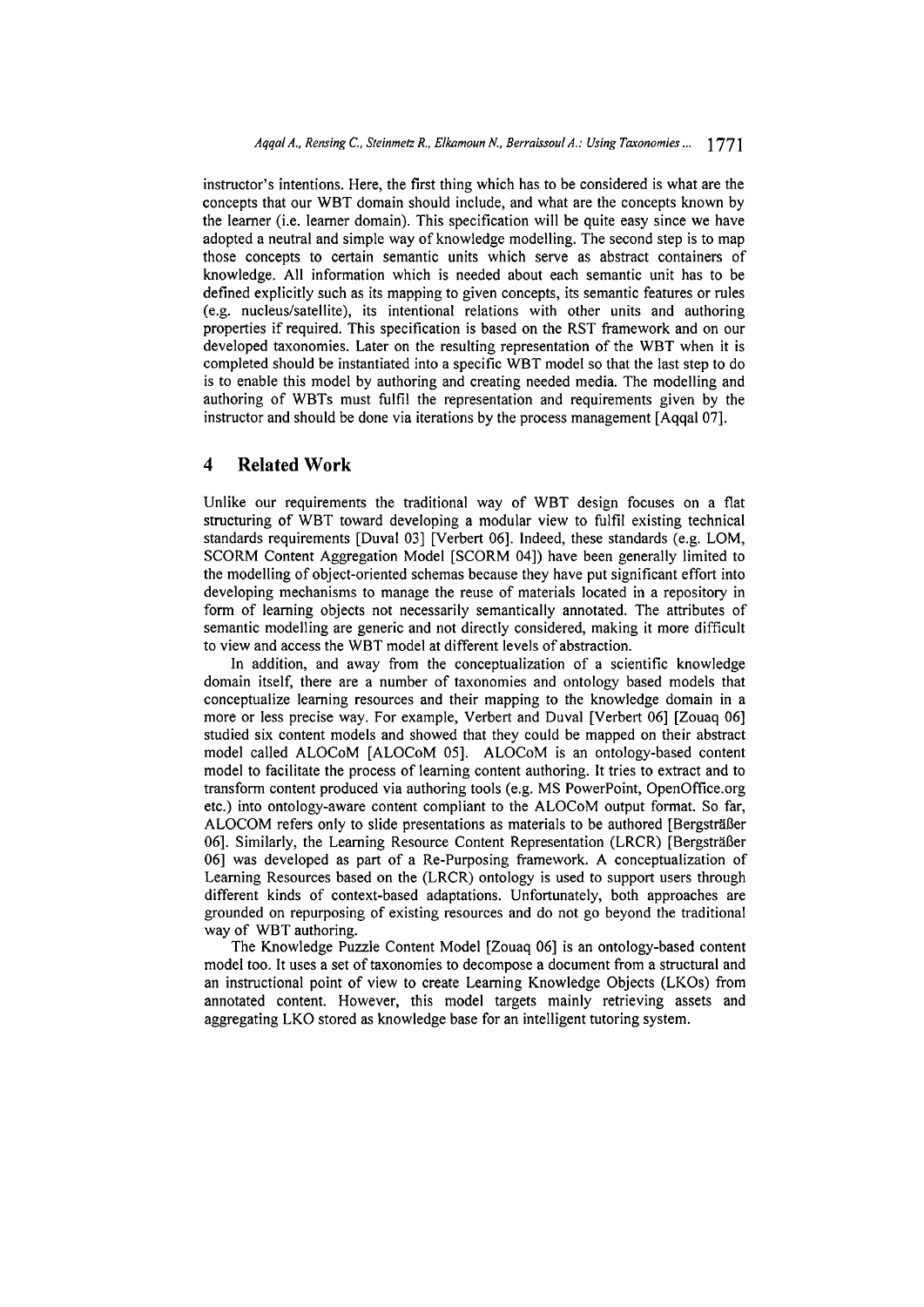### 1 772 *Aqqal A., Rensing C.. Sleinmelz R., Elkamoun N., Berraissoul A.: Using Taxonomies* ...

On the didactic level, Didactic Ontology developed by Meder is well structured but rather complex and without further developments instructors need to be highly familiar with the vocabulary [Schapke 02]. Bloom's Taxonomy [Bloom 56] [Zouaq 061 is a relevant taxonomy to expresses educational objectives and serves as a sort of checklist to answer the first two questions listed in the section 2.1 rather than to follow all semantic connections of a WBT in terms of intentions, degree of modularity and how the authoring process will explicitly occur.

IMS Learning design (IMS-LD) could be listed in the same category. The LMS-LD specification supports the design of a wide range of e-learning situations. However, it considers that the focus of learning is the activity not the content. It attempts to model the learning process in form of activities that contain content as black box or contain no content at all [Lehmann 061 [Pernin 061. Therefore by being so abstract, generic and constructivist oriented, IMS-LD does not meet all our requirements.

### **5 Conclusions and further research directions**

In this paper we presented a novel conceptual contribution to the Web Based Training creation. We motivated a collaborative production as a way to meet instructors' skills for an efficient WBT production. The proposed methodology points out the so called "Macro Design" as an independent task to be supported. The Macro Design is innovative in two ways. First it extends the existing way of content design by supporting instructors in expliciting their intentions and instructional data that are often not captured. Second it demonstrates the possibility to use the Rhetorical Structure Theory (RST) as a communicative mechanism to give an explicit perception of the expected content. Hence, we have developed taxonomies that are RST adapted and fit the Macro Design requirements. We will continue to further refine these taxonomies to fully suit our scenario of use.

As proof of concept, we plan to implement an extension of the ResourceCenter tool [Hoermann 05] to support the Macro Design by addition of a *Macro Design* component up on this tool and to support the processes management. ResourceCenter was chosen because it constitutes a browser based and instructor-friendly tool. Moreover it supports the content modelling and authoring separately and implements some required functionalities that we need for the collaborative production. One area of interest is the evaluation of the Macro Design concepts on the networking domain of knowledge to be web trained but our methodology can easily be reapplied on other knowledge domains as well.

#### **Acknowledgment**

The main result of this paper was obtained during a two years' visit of the first author to the KOM Multimedia Communications Lab. The first author gratefully acknowledges the support from the German Academic Exchange Service (DAAD) and the Technische Universität Darmstadt.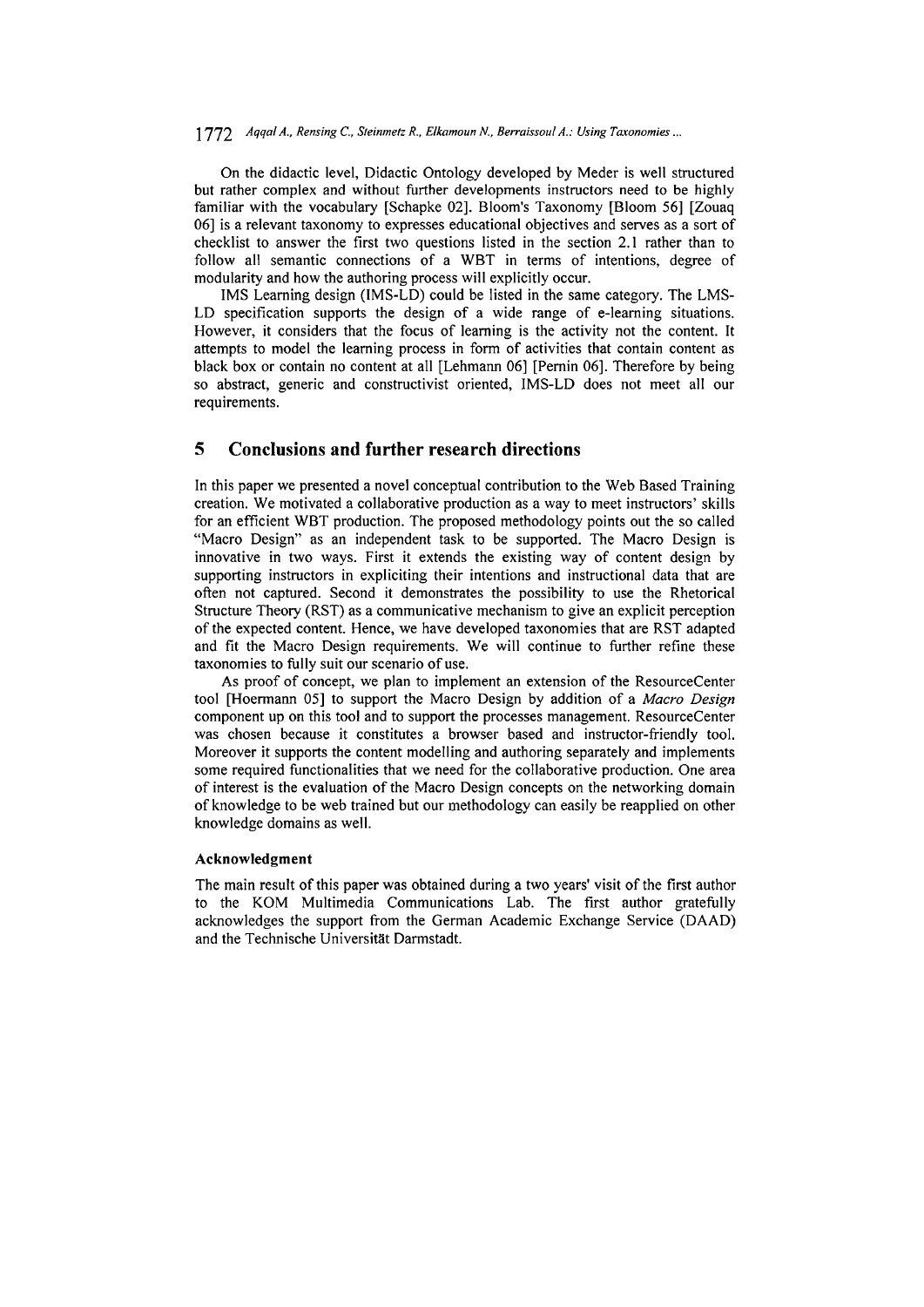### **References**

[ALOCoM 05] ALOCoM, 2005, http://memling.cs.kuleuven.ac.be/alocom/documentation.php

[Aqqal 071 Aqqal, A., Rensing, C., Steinmetz, R. (2007), The Macro Design as an Own Task in WBT Production: Ideas, Concepts and a Tool. EC-TEL 2007, LNCS 4753, pp.420-425, September 2007, Crete, Greece

[Bachimont 041 Bachimont, B., Crozat, S., Mallard, R., Managing leaming content and digital formats. E-Leaming for international markets: Development and use of eLeaming in Europe, 2004 (ISBN 3-7639-3 1 15-5)

[Bergsträßer 061 Bergsträßer, S., Faatz, A., Rensing, C., Steinmetz, R. (2006), A Semantic Content Representation Supporting Re-Purposing of Learning Resources. I-Know, September 2006

[Bloom 561 Bloom, B. S.: "Taxonomy of Educational Objectives: The Classification of Educational Goals"; Susan Fauer Company, Inc, 1956, pp. 201-207.

[Duval 03] Duval, E., Hodgins, W. A.: "LOM Research Agenda", in proceedings of Twelfth International World Wide Web Conference WWW2003, Budapest, Hungary, 2003, pp. 659- 667.

[Hoermann 051 Hoermann, S., Hildebrandt, T., Rensing, C., Steinmet, R., ResourceCenter - A Digital Leaming Object Repository with an Integrated Authoring Tool Set. Proceedings of World Conference on Educational Multimedia, Hypermedia and Telecommunications ED-MEDIA 2005, Montreal, 3453-3460

[Helic 02] Helic, D., Maurer, H., Scerbakov, N., Aspects of Collaborative Authoring in WBT Systems. Proceedings of Intemational Conference on Advances in Infiastructure for Electronic Business, Education, Science, and Medicine on the Internet, January 2002. (ISBN 88-85280- 62-5)

[Lehmann 061 Lehmann, L., Aqqal, A., Rensing, C., Steinmetz, R., A Content Modelling Language as Basis for the Support of the Overall Content Creation Process. Proceedings of ICALT 2006 conference: The 6th IEEE International Conference on Advanced Leaming Technologies, Kerkrade, The Netherlands, July 2006.

[Mann 871 Mann, W., Thompson, S.: Rhetorical Structure Theory, A theory of text organization. Technical Reports ISI/RS-87-190, 1987.

[Pemin 061 Pemin, J. P., Lejeune, A., Learning design models for Computers, for engineers or for teachers?, Learning Networks for Lifelong Competence Development workshop, organized by the EU 6th Framework Integrated Project TENCompetence, Sofia, Bulgaria, April 2006.

[RST 071 The Rhetorical Structure Theory (RST), 2007, http://www.sfu.ca/rst/index.html

[Schapke 021 Schapke, S.-E., Menzel, K., Eisenreich, T., Otto, C., Virtual Environments for Content Presentation and Knowledge Management in Civil-Engineering Education. Proceedings of the ITC@EDU 1st Intemational Workshop on Construction Information Technology in Education, Portoroz, Slovenia, pp. 83 - 92, September 2002.

[SCORM 041 Sharable Content Object Reference Model (SCORM), 2004, http://www.adlnet.gov/scorm/index.cfm

[Verbert 061 Verbert, K., Jovanovic, J., Duval, E., Gasevic, D., Meire, M., Ontology-Based Learning Content Repurposing: The ALOCoM Framework, 2006, In Intemational Joumal on E-Leaming, volume 5. 67-74.